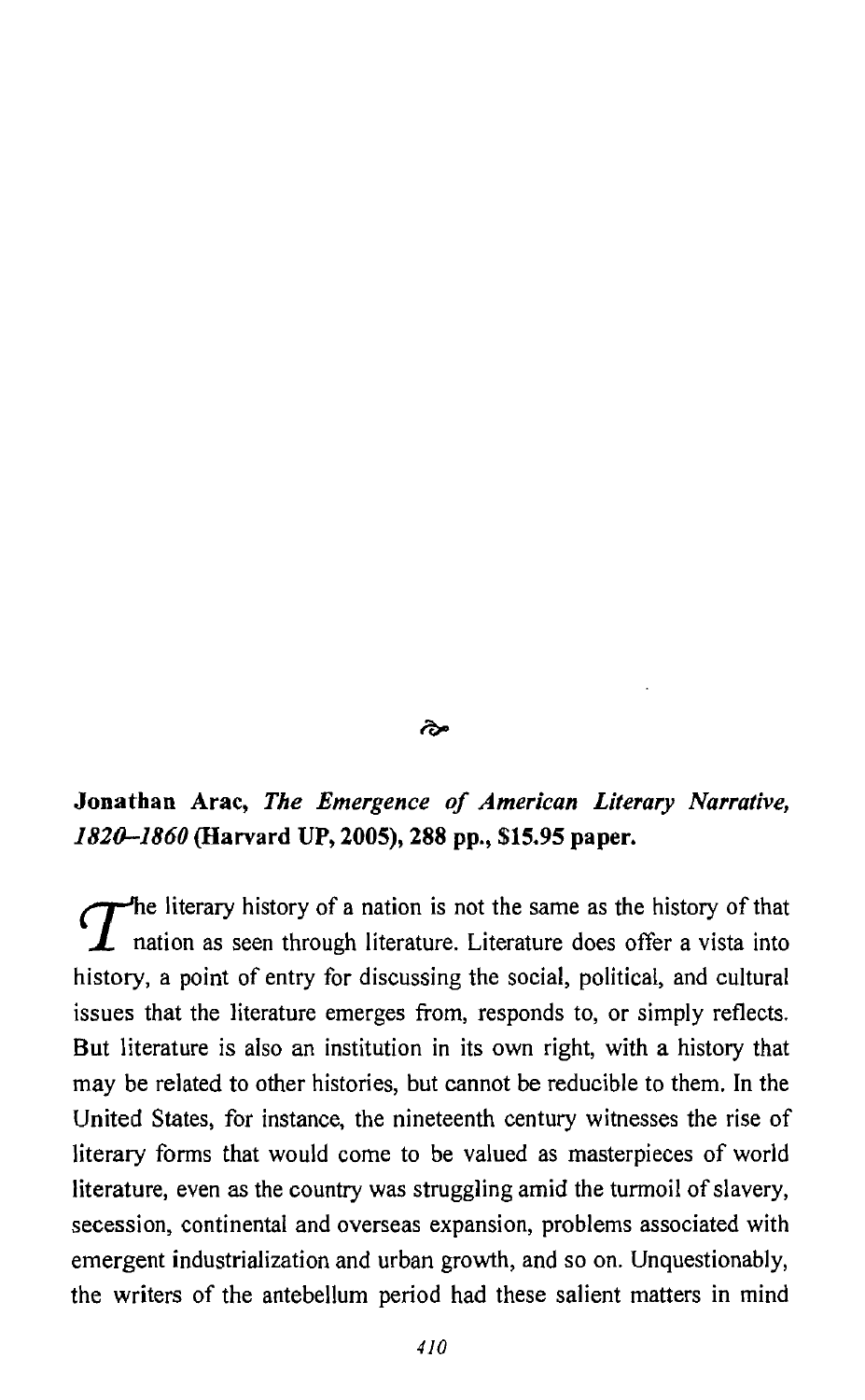### **Reviews**

when they were writing. But many writers also made a conscious effort to develop and produce certain forms of literature that would operate somewhat apart from these matters. Indeed, a literary history of the period would need to examine the institution of literature itself, not just the ways literature spoke to other institutions. This "relatively internal history," as Jonathan Arac calls it, is the subject of *The Emergence* **of**  *American Literary Narrative, 1820-1860.* 

Originally published as a contribution to **The** *Cambridge History* **of**  *American Literature* (1995), Arac's study of narrative forms casts the relationship between formal techniques and historical content in fresh perspective. "The central event in the literary history of mid-nineteenthcentury American prose narrative is the emergence, around 1850, of works, preeminently The *Scarlet Letter* and *Moby-Dick,* that still count as 'literature' for many readers" today (1-2). Yet, Arac notes that many other valuable works cause problems for today's readers because the conceptual categories into which they fit are not always clear. Arac tackles this problem by recourse to genre, recognizing that there are different kinds of narrative that do not comport with the rules and expectations associated with "literary" narratives. Arac identifies three other narrative forms  $-$  national, local, and personal  $-$  that competed with, and helped to define, literary narrative. As Arac shows, the emergence of literary narrative in the antebellum United States was fraught with difficulties that ultimately rendered the form a brief, evanescent moment in the literary history of the era.

It is important to note that the distinction between literary narrative and the other genres is not the same as that between fiction and nonfiction. While it is true that literary narratives were largely fictional, and that a type of imaginative creative writing would come to define the form, the rival narrative forms often combined fact and fiction. National narratives could be told through romances like *Uncle* **Tom's** *Cabin* or through the historical account of *The Conspiracy of the Pontiac*. Local narratives, following from Washington Irving's lead, included fanciful tales like Rip Van Winkle while also including painterly, detailed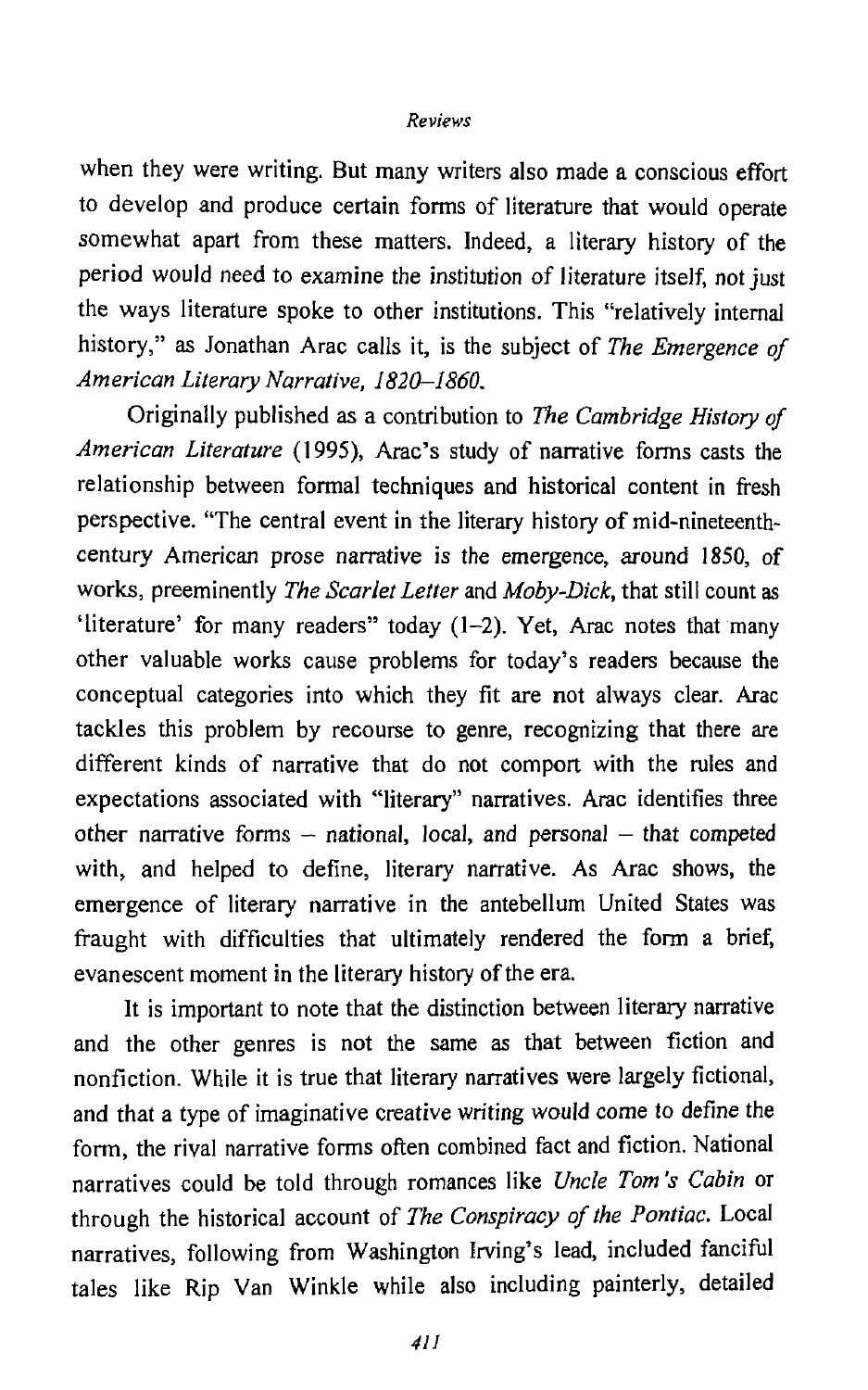sketches of actual places and people. Personal narratives, by and large, were nonfictional accounts of individual experiences, though many writers supplemented their narratives with fictional elements. The fact versus fiction divide is simple not determinative of the difference between literary narrative and the other forms. The difference lies in the form's relationship to the world outside of it.

Today the term *literature* refers to a kind of writing, often poetry or creative fiction valued for its originality, but the word did not carry its specialized meaning at the beginning of the nineteenth century. Literature then referred to any kind of cultural valued writing, poetry and prose, factual and fictional, often including works of philosophy, science, and history. As Arac points out, "nineteenth-century prose narrative was a crucial place for this change in meaning" (2). Because of the change, the writing valued as literary no longer seems to relate directly to the concerns of local or national life. Unlike its rivals, literary narratives appeared to turn away from the problems of everyday life.

The dominant narrative form during the period covered by Arac's study is *national narrative*. National narrative "told the story of the nation's colonial beginnings and looked forward to its future as a model for the world" (2-3). This story was effective whether told through fiction or nonfiction, and major figures working in this genre in the 1820s and '30s included the novelist James Fenimore Cooper and the historian George Bancroft; later writers such as Harriet Beecher Stowe and Francis Parkman would also produce national narratives of great power. Arising alongside the profoundly patriotic rhetoric of Andrew Jackson's presidency, national narratives helped create a unified idea of the nation. "National narrative was part of the process by which the nation was forming itself and not merely a reflection of an accomplished fact" **(3).** Salient images of nineteenth-century national narrative include the rugged individual (like Cooper's Natty Bumppo) who helps the pioneering community even if he cannot settle there; also the democratic community, suffused with ideals and struggling to establish freedom and equality, pervades the story of America's colonization and eventual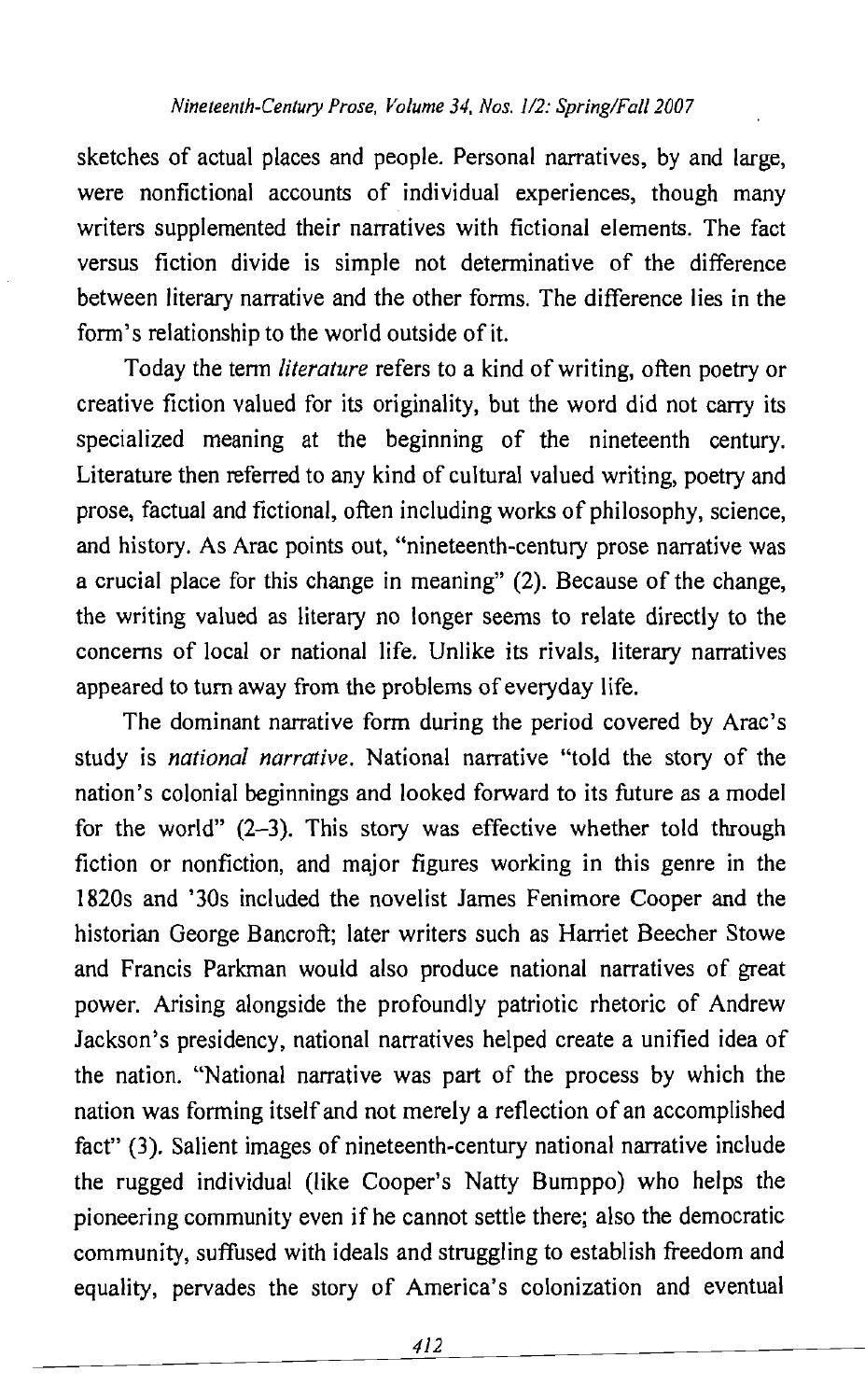#### Reviews

independence from Europe (in Bancroft's history). Such imagery still maintains power today, although more in popular culture than in high culture. The Western, in particular, seems to keep the national narrative alive, especially through its rugged individuals and pioneering communities. National narrative also exerts considerable rhetorical power in political discourse, notably electioneers' stump speeches, but it is no longer the stuff of literary culture for the most part.

National narrative would remain the dominant American narrative form until the late nineteenth century, but part of its appeal was that it provided an image of a national culture that could not yet be taken for granted. Perhaps it seems odd to say that national narrative was dominant just as the nation was about to split apart in the Civil War, but the opposite is true: national narrative was so powefil precisely because the nation was in crisis. It was not clear that the nation would be whole. National narrative's rhetoric of national unity and sense of purpose **was**  often belied by the diversity and competing interests of its "people," some of whom did not readily identify with all the others. *Local* narrative, especially, exploited the notion of distinct regional voices, often presenting them to comic effect, but clearly undermining the idea of a homogeneous American people, unified in purpose and ideals.

Washington Irving established the conventions that would define the local narrative form. Irving's often humorous sketches and his quirky Dutch characters seem a foil for any idea of a representative national scene or subject. Rather than showing a microcosm of what America is, **and** should be, Irving presents a caricature. lchabod Crane might **be** the representative American type, but Crane is ridiculed and run out of town by the very figures (the odd Dutch culture) doomed to fade away once the nation becomes fully formed. The point of local narrative, after all, is not to present people with whom we (the readers) identify, but rather to show the oddballs, In the work of the Southwestern Humorists (like Augustus Baldwin Longstreet and George Washington Harris), characters are clearly objects of ridicule. Typically told from the point of view of an educated observer, the tales depicted a way of life both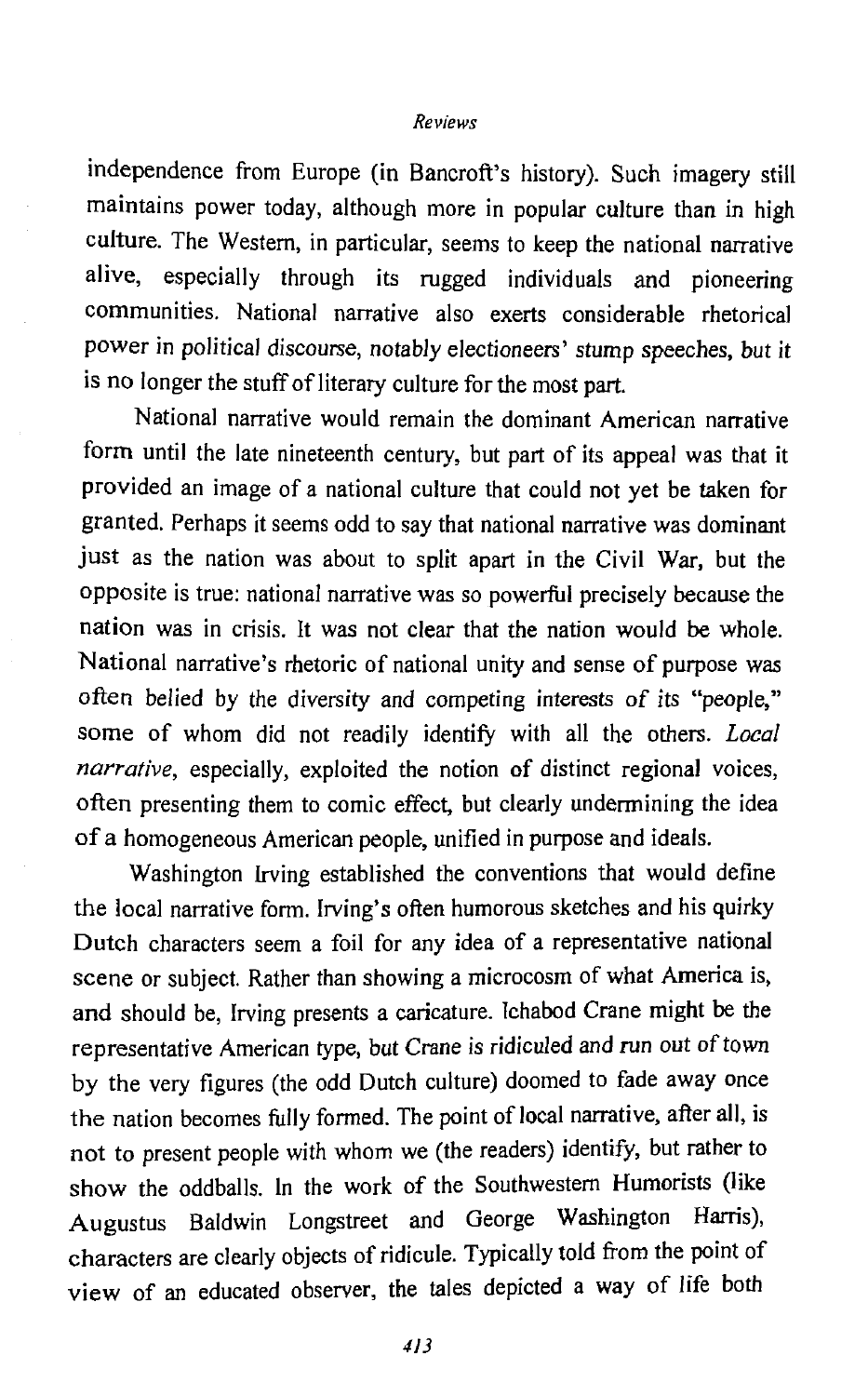foreign and risible to the readers. Certainly the backwoods rubes were not meant to be representative of America, although the conventions would later be used by Mark Twain to produce more representative American types such as Huckleberry Finn.

More respectful in tone perhaps, but no less local in geographical and ideological scope, Hawthorne's short stories depict a way of life that also turns away from any national culture. His haunted Puritans, with their inward-looking brooding and secret sins, did not fit with the image of the rugged individual or the democratic community. Most often in Hawthorne's tales, the plot revolves around an individual whose personal ghosts prevent him from forming relationships with his fellows. For Hawthorne, the breakdown of communities, rather than their formation, often serves as the moral of the tale. In any event, the national culture does not emerge from Hawthorne's local narratives, even if  $-$  in their Puritan origins – they shared some of the content of national narratives. If Hawthorne's haunted characters stand as foils to a national figure, how much more so do Poe's. Arac notes that Poe's career exhibits another novel aspect of American life: the rise of cities. Not only does Poe's peripatetic career take him to nearly all the major American cities of his day - Richmond, Baltimore, Philadelphia, New York, and Boston - but Poe's stories disclose an urban atmosphere, whether set in an actual metropolis (like "The Man of the Crowd" in London) or cloistered in some seemingly remote locale (as with "The Fall of the House of Usher"). Poe's dark and dreary settings resemble the cityscapes of Dickens and Balzac, revealing the power of atmosphere. Unlike other writers of local narrative, Poe does not limit his geographic purview to a particular region. His work remains local in effect, however, as it carves out **a** small part of human experience and localizes the structure of feelings.

Whereas local narratives partake of place, "personal narratives arise from and depend on displacement" (76). The personal narrative form, prominent in the 1840s especially, presents a first-person account of adventures in some exotic or foreign locale. Unlike the later modern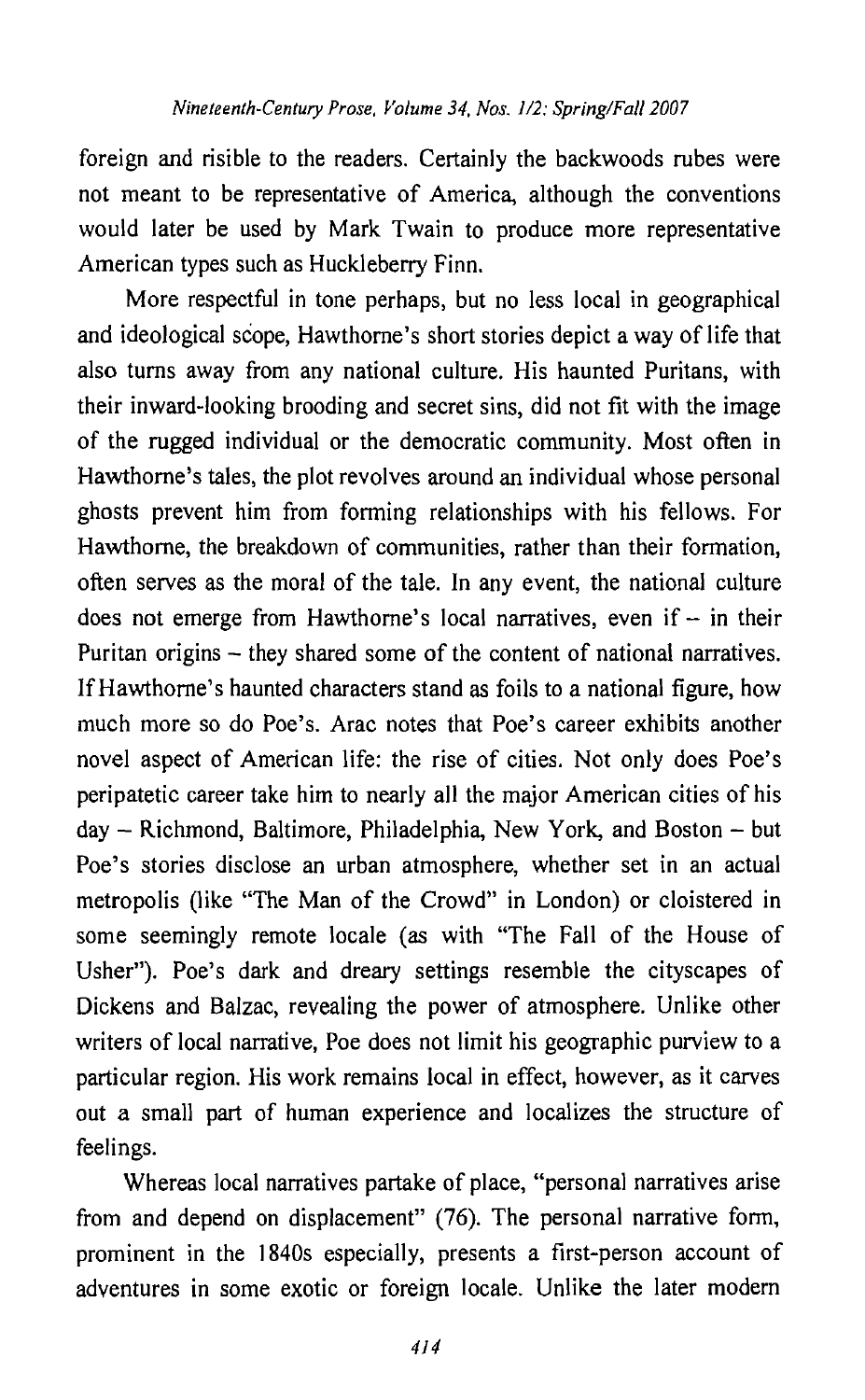## Reviews

autobiographies or the earlier Puritan narratives, these narratives rarely delve into the psyche of the narrator; rather, they serve as relatively impersonal reports from the periphery of polite society. Although the narrator may speak his own feelings, more often the narration deals with description of external event and place rather than with one's feelings about them or lessons learned from them. Examples include Richard Henry Dana's **Two** *Years Before the Mast,* Melville's *Typee* and *Omoo,*  Francis Parkman's *The Oregon Trail,* Frederick Douglass' *Narrative,*  and Henry David Thoreau's *WaIden.* Each of these works reveal to the reader a "low" social strata  $-$  working-class sailors. Polynesian or American natives, slave society, the wilderness itself – that then becomes part of the reader's knowledge base. **As** Arac notes, personal narratives thereby serve to colonize kinds of experience that may then be appropriated into national narratives. The authority of personal narratives rested on their being true. As with Douglass', personal narratives were often overtly political documents designed to persuade readers to adopt a particular position on matters of significance. Poe's utterly fantastic *Narrative of Arthur Gordon Pym of Nantucket* was nevertheless published as nonfiction, and continued to be advertised as a work of travel for years. The same publisher initially rejected Melville's *Typee*  a book at least based on the author's experience  $-$  on the grounds that "it was impossible that it could be true and was *therefore* without real value" (my emphasis). The value of personal narratives lay in their ability to provide accurate reports.

Arac argues that the Compromise of **1850** opened a narrow window for literary narrative to flourish with *The Scarlet Letter* and *Moby-Dick.*  Marked by a decidedly ambivalent attitude toward real-world concerns, literary narratives created a space outside of the national culture and populated it with creatures of the imagination. Drawing from the Romantic tradition, these works celebrated individual genius, creativity, originality, and novelty; this in turn meant looking down on the common, familiar, or popular. Unlike personal narratives, which demanded to be taken as true and which were even vouched for by witnesses, literary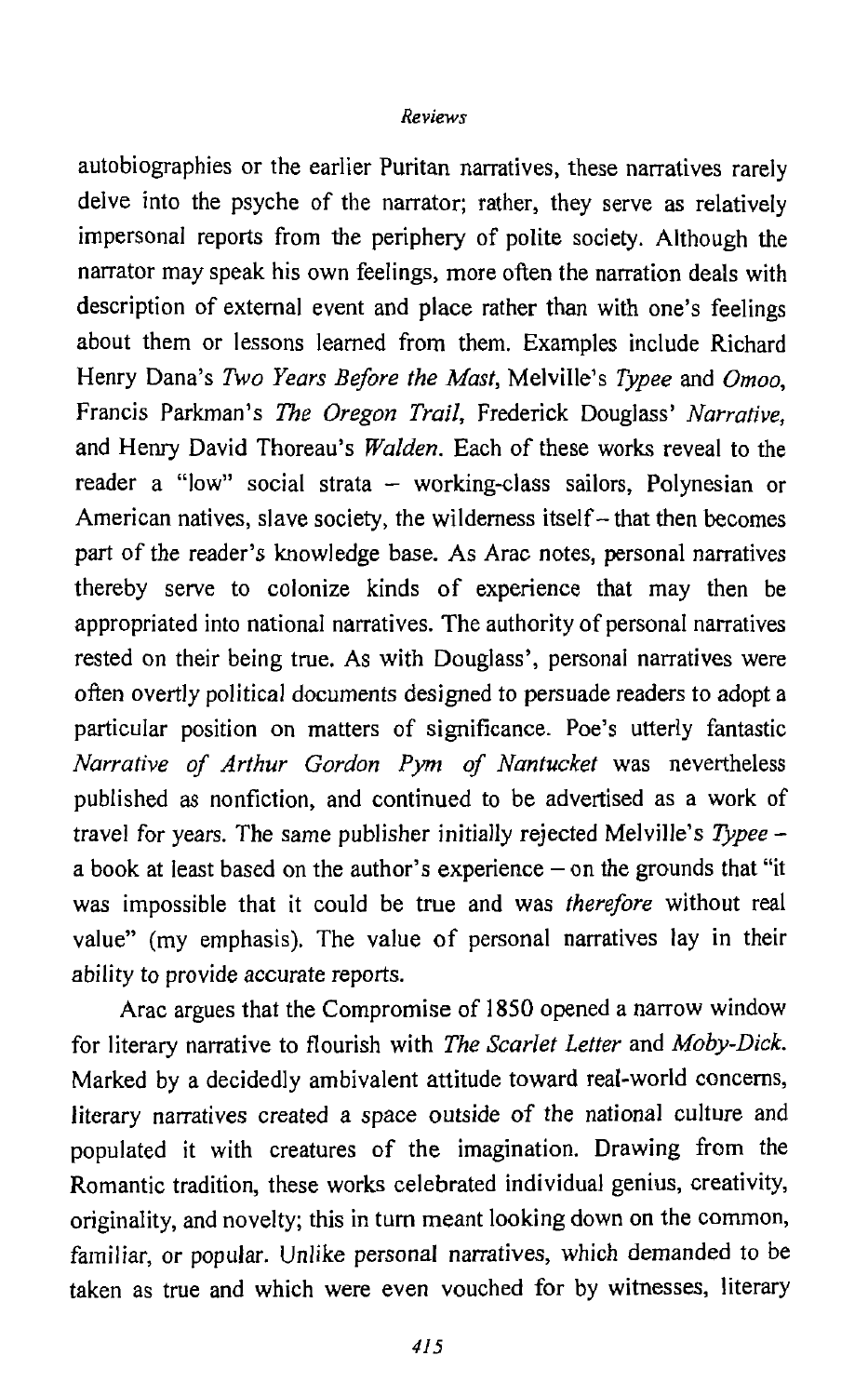## *Nineteenlh-Century Prose, Volume 34, Nos. 1/2: Spring/Fall 2007*

narratives wanted to be left alone. In his preface to The House of *the*  Seven Gables, Hawthorne writes that the romancer "wishes to claim a certain latitude, both as to its fashion and material," and that the romance has the right to present its truth "under circumstances, to a great extent, of the writer's own choosing or creation." Hawthorne self-consciously turned away from the social world to create a freeIy imaginative space. Literary narrative would transcend, and thereby implicitly criticize, the world of everyday experience. But by transcending the everyday, it also moved outside of the sphere of the common man, becoming an élitist enterprise, requiring a special kind of reader as well as a special kind of writer. Once the writer became an artist, the relationship between the writer and the public forever changed. Literary narrative, as theorized and practiced by Poe, Hawthorne, and Melville, courted subtlety, ambiguity, even obscurity. These authors were most interested in exploring the psychology of their characters, presenting abstract problems for which no solutions readily presented themselves and leaving open questions for the reader to contemplate. It is not that these narratives refused to speak to local or national concerns outright, but they insisted on doing so in a language that many readers would have found coded or indecipherable. (For instance, Moby-Dick may tell us a great deal about the conditions of the working classes or slaves, but it will not tell us how to vote in the next election.)

Not in spite of, but precisely because of its imaginative power, literary narrative could not survive the crisis of an impending Civil War. In the years just after Moby-Dick, a powerful national narrative with a straightforward, first-person narrator holding strong and unambiguous views on issues of national importance would appear that would shake up the world outside of belles lettres. Uncle Tom's Cabin left no doubts where it stood or where it wanted its readers to stand. In the wake of the Civil War, once the nation-state had been reformed and its power consolidated, literary narrative reemerged and, by the turn of the twentieth-century, triumphed. In its own time, however, "literary narrative could not maintain its separate realm against the crises that